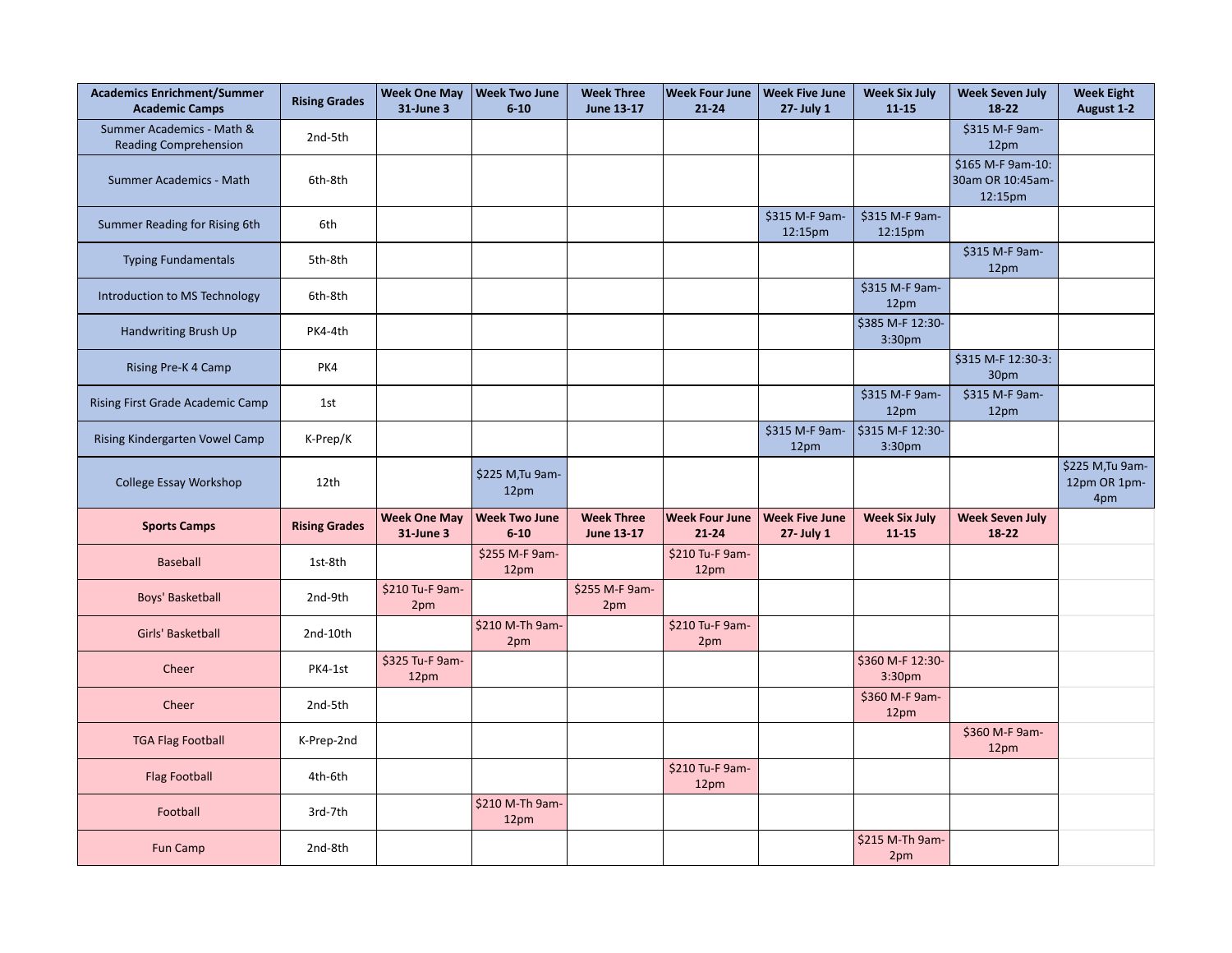| <b>Futsal (Indoor Soccer)</b>              | 1st-9th              |                                         |                                  |                                        |                                    |                                     |                                   | \$255 M-F 12:30-3:<br>30pm        |  |
|--------------------------------------------|----------------------|-----------------------------------------|----------------------------------|----------------------------------------|------------------------------------|-------------------------------------|-----------------------------------|-----------------------------------|--|
| Golf                                       | K-Prep-2nd           |                                         | \$360 M-F 9am-<br>12pm           |                                        |                                    |                                     |                                   |                                   |  |
| Gymnastics                                 | PK4-2nd              |                                         | \$360 M-F 12:30-<br>3:30pm       |                                        | \$325 Tu-F 12:30-<br>3:30pm        |                                     |                                   |                                   |  |
| Lacrosse Camp for Girls                    | 4th-9th              |                                         |                                  | \$210 M-Th 9am-<br>12pm                |                                    |                                     |                                   |                                   |  |
| Lacrosse Camp for Boys                     | 6th-8th              |                                         |                                  |                                        |                                    | \$210 M-Th 9am-<br>12pm             |                                   |                                   |  |
| Playball                                   | PK4-2nd              | \$235 Tu-F 12:30-<br>3:30 <sub>pm</sub> |                                  |                                        |                                    | \$290 M-F 9am-<br>12pm              |                                   |                                   |  |
| Girls' Soccer                              | 3rd-9th              |                                         |                                  |                                        |                                    |                                     | \$255 M-F 9am-<br>12pm            |                                   |  |
| Golden Bears' Co-ed Soccer                 | 1st-8th              | \$210 Tu-F 9am-<br>12pm                 |                                  |                                        |                                    | \$255 M-F 9am-<br>12pm              |                                   |                                   |  |
| <b>Soccer Shots</b>                        | PK4-2nd              |                                         |                                  |                                        | \$290 Tu-F 9am-<br>12pm            |                                     | \$360 M-F 9am-<br>12pm            |                                   |  |
| Softball                                   | 4th-8th              |                                         |                                  |                                        |                                    |                                     |                                   | \$210 M-Th 9am-<br>12pm           |  |
| Tennis                                     | PK4-2nd              |                                         |                                  | \$360 M-F 9am-<br>12pm                 |                                    |                                     |                                   | \$360 M-F 12:30-3:<br>30pm        |  |
| Volleyball                                 | 6th-12th             |                                         |                                  |                                        |                                    | \$215 M-Th 9am-<br>12pm             |                                   |                                   |  |
| Yoga                                       | PK4-1st              |                                         | \$295 M-F 9am-<br>12pm           |                                        |                                    |                                     |                                   |                                   |  |
| Yoga                                       | 2nd-6th              |                                         |                                  | \$295 M-F 9am-<br>12pm                 |                                    |                                     |                                   |                                   |  |
| <b>Ballet Camp</b>                         | PK4-1st              |                                         |                                  |                                        | \$265 Tu-F 9am-<br>12pm            |                                     |                                   |                                   |  |
| Frozen II Dance Camp                       | 1st-4th              |                                         |                                  |                                        |                                    | \$325 M-F 9am-<br>12pm              |                                   |                                   |  |
| Leap Dance Camp                            | PK4-1st              |                                         |                                  |                                        |                                    |                                     |                                   | \$325 M-F 9am-<br>12pm            |  |
| <b>STEAM and Performing Arts Camps</b>     | <b>Rising Grades</b> | <b>Week One May</b><br>31-June 3        | <b>Week Two June</b><br>$6 - 10$ | <b>Week Three</b><br><b>June 13-17</b> | <b>Week Four June</b><br>$21 - 24$ | <b>Week Five June</b><br>27- July 1 | <b>Week Six July</b><br>$11 - 15$ | <b>Week Seven July</b><br>$18-22$ |  |
| Abrakadoodle - Great Big Messy Art<br>Camp | PK4-2nd              | \$295 Tu-F 9am-<br>12pm                 |                                  |                                        |                                    |                                     |                                   |                                   |  |
| Abrakadoodle - Yummy Art Camp              | PK4-2nd              |                                         |                                  | \$350 M-F 12:30-<br>3:30pm             |                                    |                                     |                                   |                                   |  |
| Abrakadoodle - Art Madness! STEAM<br>Camp  | PK4-1st              |                                         |                                  |                                        |                                    | \$350 M-F 12:30-<br>3:30pm          |                                   |                                   |  |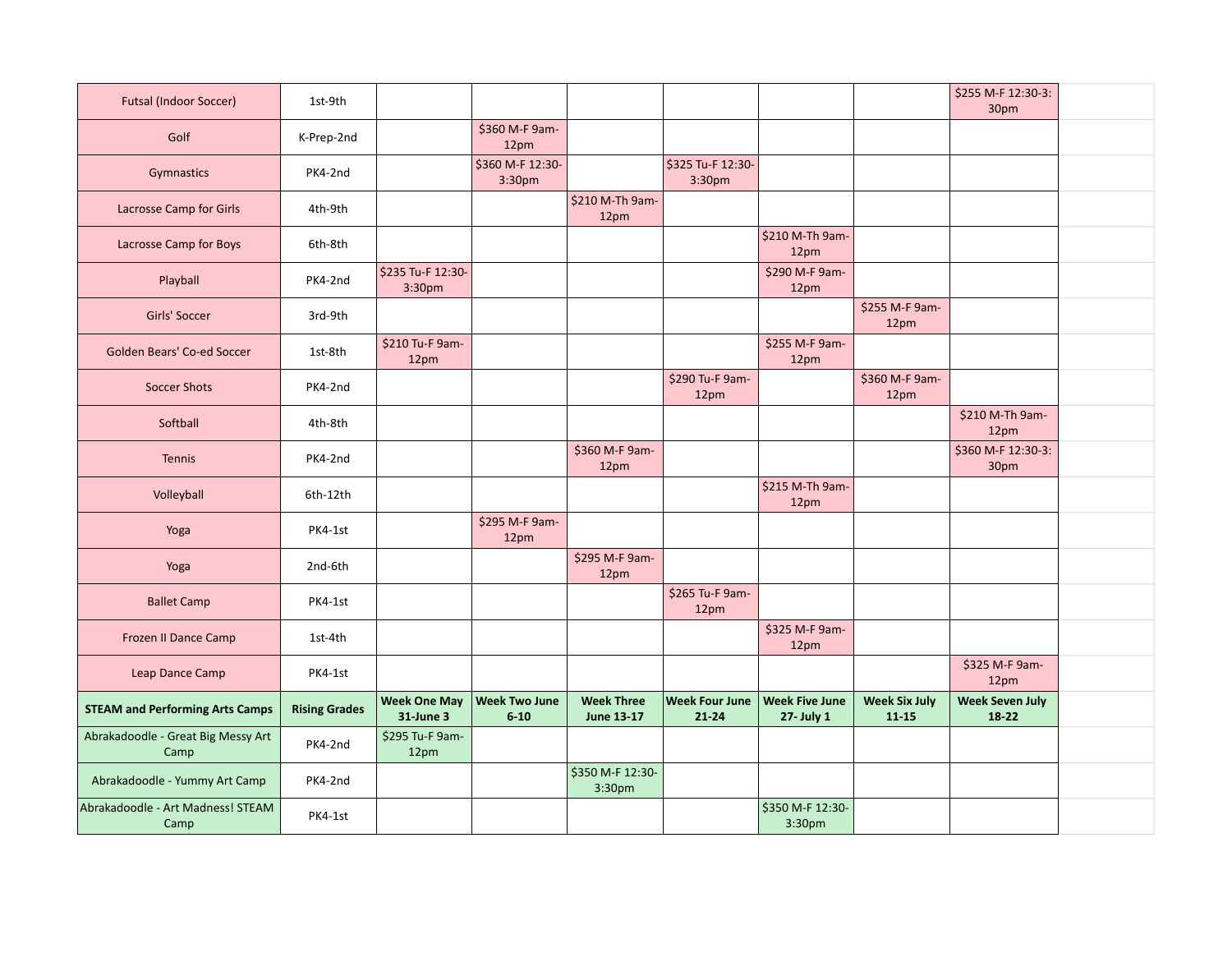| Bricks4Kidz: Star Wars LEGO Camp                     | K-Prep-4th | \$250 Tu-F 12:30-<br>3:30 <sub>pm</sub> |                                        |                                        |                             |                                        |                            |                            |  |
|------------------------------------------------------|------------|-----------------------------------------|----------------------------------------|----------------------------------------|-----------------------------|----------------------------------------|----------------------------|----------------------------|--|
| Bricks4Kidz: Cruisin' through the<br>Jungle          | PK4-1st    |                                         |                                        |                                        |                             |                                        | \$285 M-F 12:30-<br>3:30pm |                            |  |
| Paper Mache Animals                                  | 2nd-9th    | \$225 Tu-F 9am-<br>12pm                 |                                        |                                        |                             |                                        |                            |                            |  |
| Clay Making and Russian Nesting<br><b>Dolls Camp</b> | 2nd-9th    |                                         |                                        | \$285 M-F 12:30-<br>3:30 <sub>pm</sub> |                             |                                        |                            |                            |  |
| <b>Ultimate Slime and Craft Camp</b>                 | 2nd-8th    |                                         |                                        |                                        |                             | \$280 M-F 12:30-<br>3:30 <sub>pm</sub> |                            |                            |  |
| Fashion Workshops: Sew Sweet<br>Summer               | 1st-6th    | \$280 Tu-F 12:30-<br>3:30 <sub>pm</sub> |                                        |                                        |                             |                                        |                            |                            |  |
| Fashion Workshops: Pajama Jam                        | 2nd-6th    |                                         |                                        |                                        |                             |                                        | \$325 M-F 12:30-<br>3:30pm |                            |  |
| <b>Graphic Design Camp</b>                           | 2nd-5th    | \$270 Tu-F 12:30-<br>3:30pm             |                                        |                                        |                             |                                        |                            |                            |  |
| <b>Graphic Design Camp</b>                           | 5th-8th    |                                         |                                        |                                        | \$270 Tu-F 12:30-<br>3:30pm |                                        |                            |                            |  |
| Video Game Design Camp                               | 3rd-5th    |                                         |                                        |                                        |                             | \$325 M-F 12:30-<br>3:30 <sub>pm</sub> |                            |                            |  |
| <b>STEM Camp: Early Scientists</b>                   | K-Prep-1st |                                         | \$430 M-F 9am-<br>3pm                  |                                        |                             |                                        |                            |                            |  |
| <b>STEM Camp: Scientific World</b>                   | 2nd-6th    |                                         | \$430 M-F 9am-<br>3pm                  |                                        |                             |                                        |                            |                            |  |
| <b>STEM Camp: Early Roboticists</b>                  | K-Prep-1st |                                         |                                        | \$430 M-F 9am-<br>3pm                  |                             |                                        |                            |                            |  |
| <b>STEM Camp: STEM Velocity</b>                      | 2nd-6th    |                                         |                                        | \$430 M-F 9am-<br>3pm                  |                             |                                        |                            |                            |  |
| 3D Art and Sculpture Camp                            | K-6th      |                                         | \$285 M-F 9am-<br>12pm                 |                                        |                             |                                        |                            | \$285 M-F 12:30-3:<br>30pm |  |
| <b>Priceless Painting</b>                            | K-6th      |                                         | \$285 M-F 12:30-<br>3:30 <sub>pm</sub> |                                        |                             |                                        |                            | \$285 M-F 9am-<br>12pm     |  |
| White Hat "Hacking" and<br><b>Cybersecurity Camp</b> | 6th-8th    |                                         | \$325 M-F 12:30-<br>3:30 <sub>pm</sub> |                                        |                             |                                        |                            |                            |  |
| Theatre Workshop                                     | 4th-7th    |                                         |                                        | \$315 M-F 9am-<br>12pm                 | \$255 Tu-F 9am-<br>12pm     |                                        |                            |                            |  |
| <b>Musical Theatre Workshop</b>                      | 6th-12th   |                                         |                                        |                                        |                             |                                        |                            | \$240 M-F 9am-<br>12pm     |  |
| Theatre for Rising 5th                               | 5th        |                                         |                                        |                                        |                             |                                        |                            | \$240 M-F 12:30-2:<br>30pm |  |
| <b>Cooking Camp</b>                                  | PK4-1st    |                                         |                                        |                                        | \$250 Tu-F 12:30-<br>3:30pm |                                        |                            |                            |  |